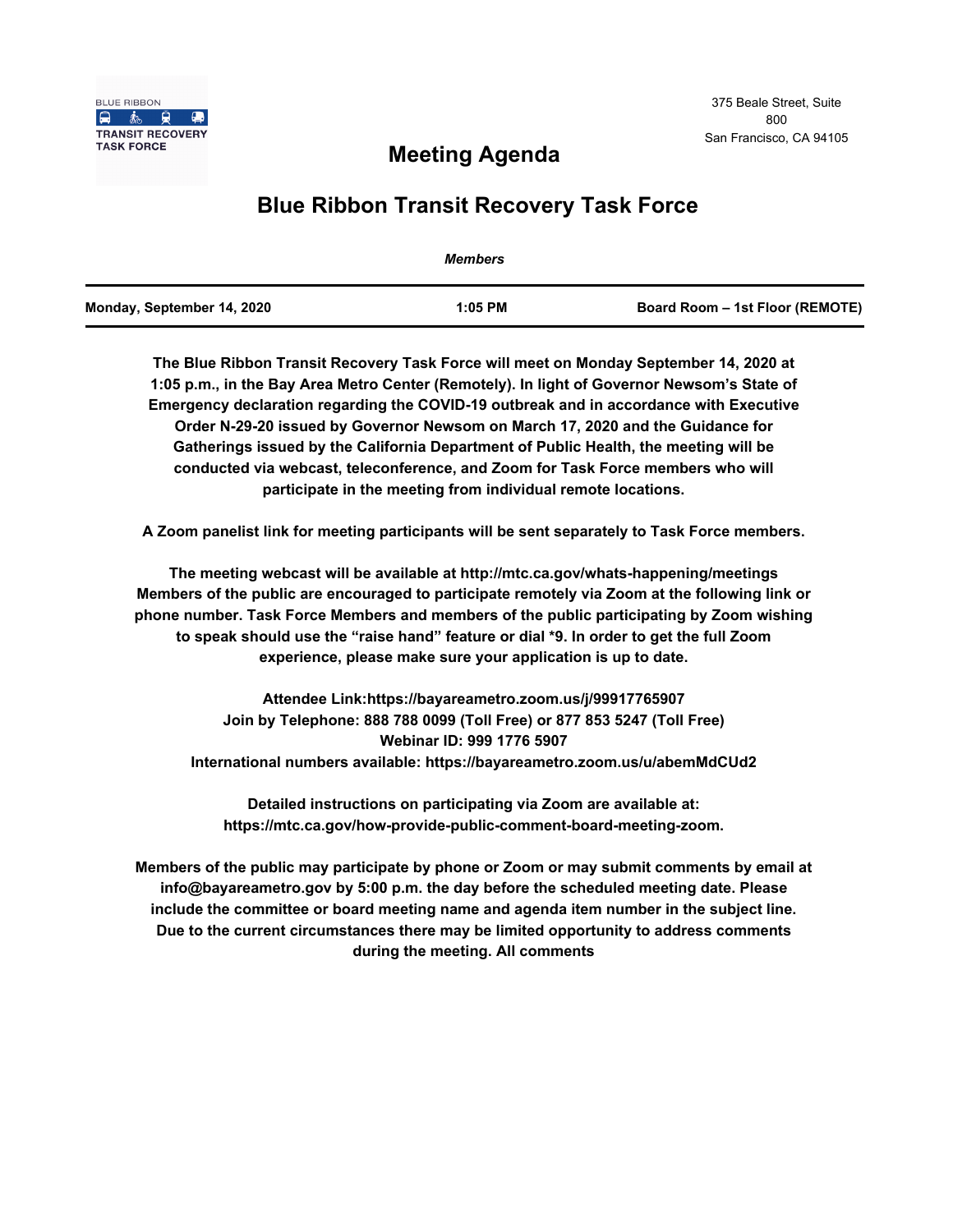#### **1. Roll Call / Confirm Quorum**

*A quorum of this Task Force shall be a majority of its voting members (17)*

### **2. Chair Comments**

*Commissioner Jim Spering*

#### **3. Consent Calendar**

| 3а.    | 20-1334             | Minutes of the July 20, 2020 Meeting  |
|--------|---------------------|---------------------------------------|
|        | <b>Action:</b>      | <b>Task Force Approval</b>            |
|        | <b>Attachments:</b> | Minutes of 7 20 2020 BRTRTF Meeting   |
| $3b$ . | 20-1333             | <b>BRTRTF #4 Meeting Summary</b>      |
|        | <b>Action:</b>      | <b>Task Force Approval</b>            |
|        | <b>Attachments:</b> | <b>BRTRTF #4 Meeting Summary Memo</b> |

#### **4. Transformation Action Plan Stage 3 Discussion**

*Several presentations will be given to the Task Force on the existing industry challenges, initiatives underway, and additional perspectives as context for the Transformation Action Plan discussion. Based on feedback during the July 20, 2020 Blue Ribbon Transit Recovery Task Force meeting, MTC will present a proposed process and scope for the Transformation Action Plan.*

- **4a.** [20-1248](http://mtc.legistar.com/gateway.aspx?m=l&id=/matter.aspx?key=21113) Transit Challenges and Moving Forward
	- *Action:* Information

*Presenter:* Therese McMillan, MTC and Nancy Whelan, Marin Transit

*Attachments:* [Transit Challenges and Moving Forward](http://mtc.legistar.com/gateway.aspx?M=F&ID=dbdb6798-3a3d-4dba-b307-75ba658736c3.pptx)

**4b.** [20-1249](http://mtc.legistar.com/gateway.aspx?m=l&id=/matter.aspx?key=21114) SPUR and Seamless Bay Area Presentation

*Action:* Information

SPUR and Seamless *Presenter:*

*Attachments:* [SPUR and Seamless Bay Area Presentation](http://mtc.legistar.com/gateway.aspx?M=F&ID=ae8d3f94-2403-4a7e-b2e0-27a4ea44dfbe.pdf)

**4c.** [20-1380](http://mtc.legistar.com/gateway.aspx?m=l&id=/matter.aspx?key=21245) Action Plan Scope and Next Steps

*Action:* Information

Steve Kinsey, CivicKnit *Presenter:*

*Attachments:* [BRTRTF Proposed Next Steps roadmap](http://mtc.legistar.com/gateway.aspx?M=F&ID=23a5fd2c-feb5-4eb6-a643-c7570e112313.pdf)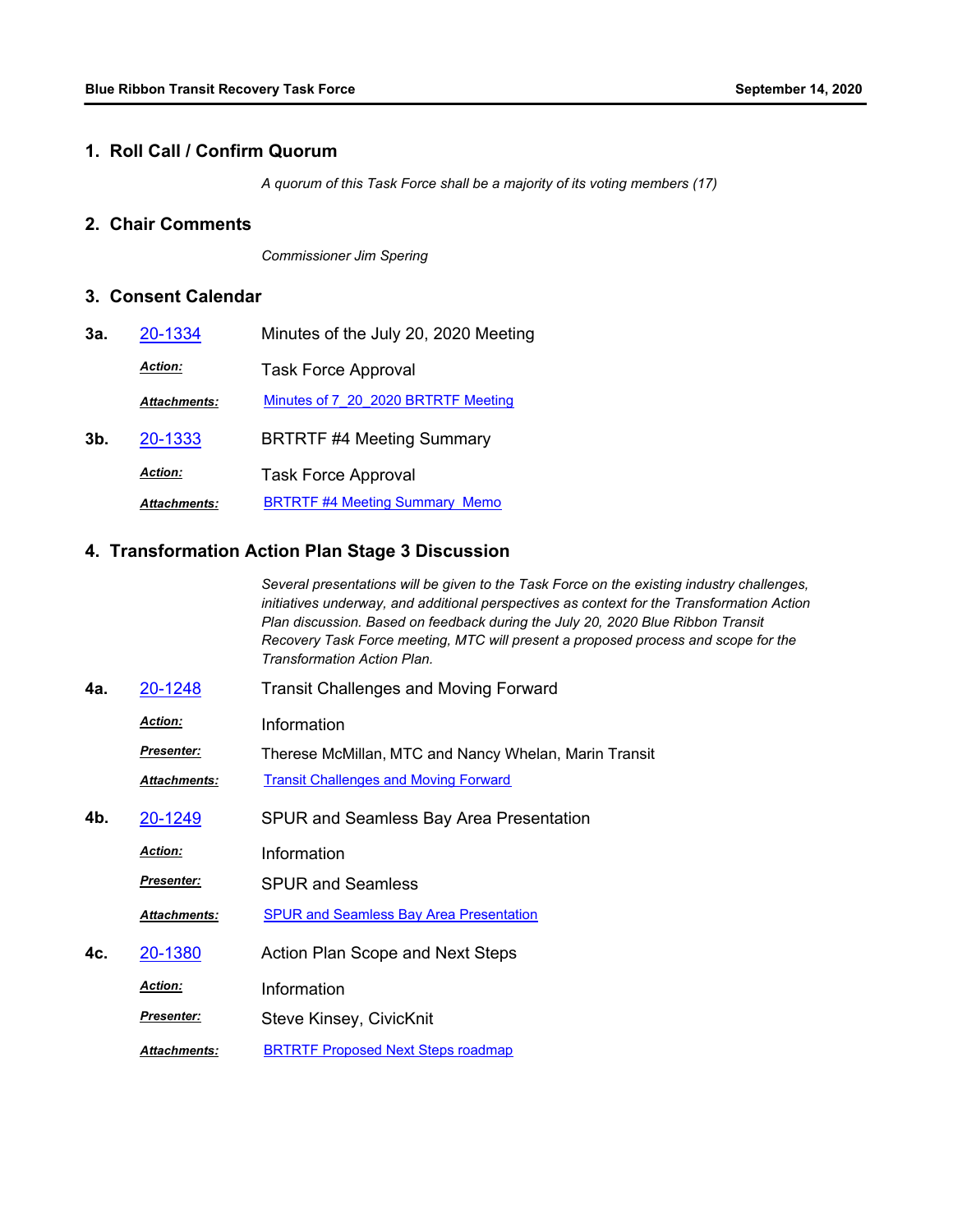### **5. Public Comments/ Other Business**

- **5a.** [20-1246](http://mtc.legistar.com/gateway.aspx?m=l&id=/matter.aspx?key=21111) Correspondence Received
	- [TransForm Urban Habitat Teamsters ATU and TWU](http://mtc.legistar.com/gateway.aspx?M=F&ID=acfe1720-2230-4d26-993f-d7d383041a9a.pdf) [TransForm-UH-ATU-Teamsters Response Letter from James Spering](http://mtc.legistar.com/gateway.aspx?M=F&ID=575ba6d9-7c63-40dc-868d-b8427da378ee.pdf) *Attachments:*

#### **6. Meeting Summary**

*Steve Kinsey, CivicKnit*

## **7. Adjournment**

**The next meeting of the Blue Ribbon Transit Recovery Task Force will be held Monday, October 26, 2020 at 1:05 p.m. remotely and by webcast as appropriate.**